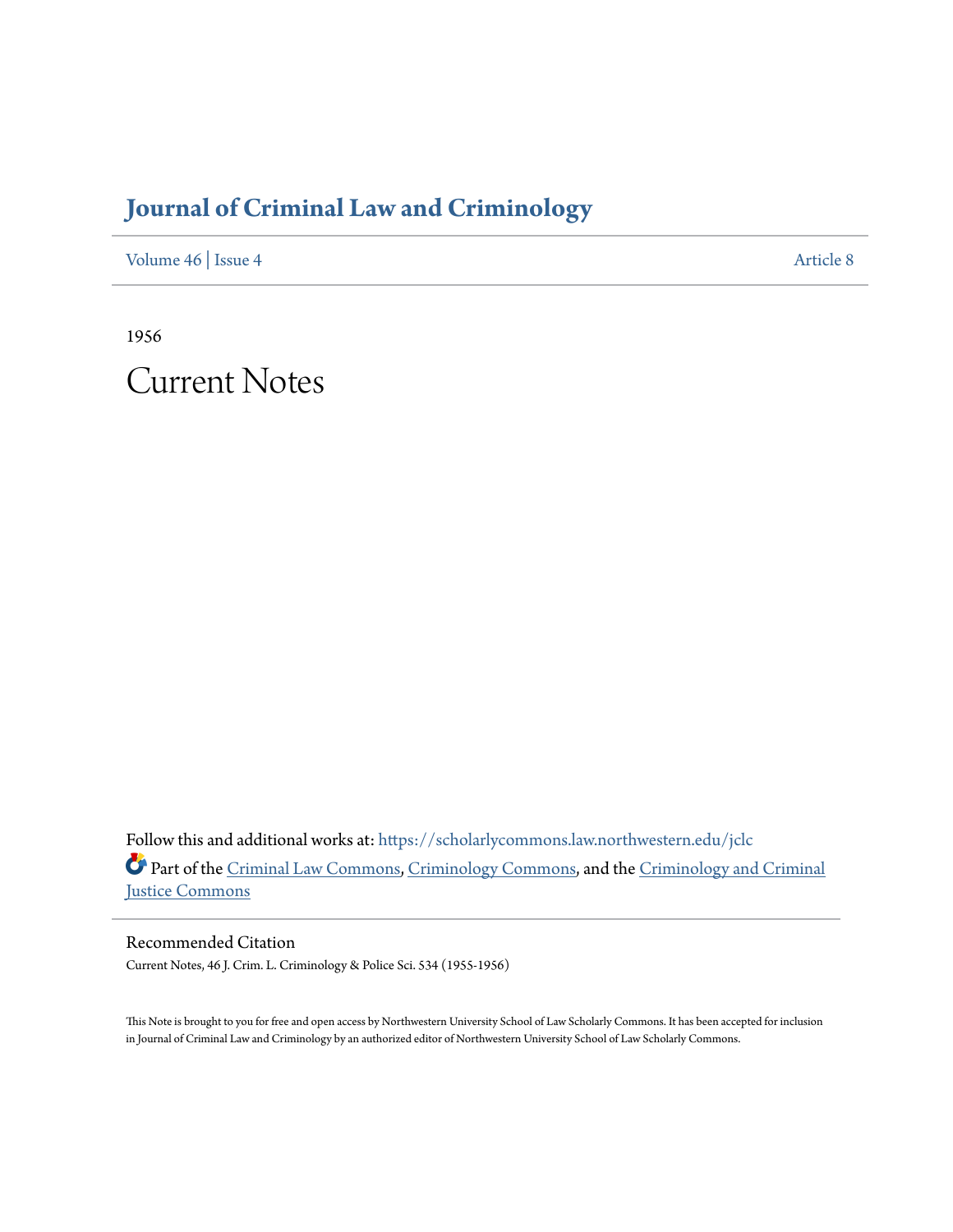## **CURRENT NOTES**

#### V. **A.** Leonard, *Editor*

Noted Criminologist Retires--Professor Donald R. Taft retired on August 31, 1955, after 28 years of distinguished scholarship and teaching at the University of Illinois. A banquet honoring Professor Taft was given by the Illinois Academy of Criminology during its Spring Conference at Robert Allerton House, and the Department of Sociology and Anthropology scheduled its dinner in his honor for September 23. Professor Taft will spend the first half-year of his retirement in Turkey, where he will be engaged in teaching and research in criminology at the invitation of the Turkish government. Upon his return from Turkey, Professor Taft will be available for a teaching or research position for the 1956-57 academic year.

 $\cdot$ 

The department's work in the Criminology-Penology-Delinquency field will be carried on by Professor Daniel Glaser, who came to the university in 1954, and by Professor Ralph W. England, who enters service at the university this fall with the rank of Assistant Professor. Professor England comes from the University of Pennsylvania where he served as instructor in sociology since 1947: He has also served as expert consultant on prison labor for the United Nations, and attended the summer **1955** Geneva meetings of the UN on the treatment of offenders.-From Professor **J. E.** Hulett, Jr., Chairman, Department of Sociology and Anthropology, University of Illinois, Urbana.

Juvenile Delinquency and Working Mothers -(The author of the following note is a graduate of the School of Law-1951-in the University of Leyden, Holland. He is now, as a Fulbright Scholar, a candidate for the **Ph.D.** degree in Yale University. The note was originally published in "406 News", a publication of the International Student Center at Yale. He has been appointed Fellow in Columbia University for 1955-1956.-ED.)

The problem of juvenile delinquency has risen to an alarming degree since the second World War. In Europe, especially in those countries which directly suffered because of the war, it is clear that there is a correlation between post-war conditions and juvenile delinquency.

In Germany, France and Italy in particular, there has been an intensification of this problem. A kind of sublimation was found in France by the so-called "existentialists", gangs of youngsters who tried to imitate the existentialism of Jean Paul Sartre by behaving and dressing themselves in a careless, abandoned, devil-may-care manner. In their mental attitudes, however, they had nothing in common with the humanistic ideas of Sartre. In contrast to the kind of sublimation found in France, in England there was the tendency of the so-called "Edwardian youngsters" to find sublimation in carelessly spending their money and time in order to dress lavishly and ostentatiously.

Both juvenile delinquency and these manifestations indicate a feeling of instability in a world full of international tension, economic distress and accompanying social dislocation. The social adjustment of these youngsters has not successfully kept pace with their emotional, physical and intellectual development.. The environment is one of the main factors in inhibiting personality development. The solution to many of the delinquents' mental conflicts is often found in the committal of delinquent acts. He is resentful and antagonistic toward society's conceptions of right and proper behaviour.

The problem in the United States is not only in the social-economic sphere. Many juvenile delinquents come from the middleincome families. The peculiarity is that it is only in Sweden and in the United States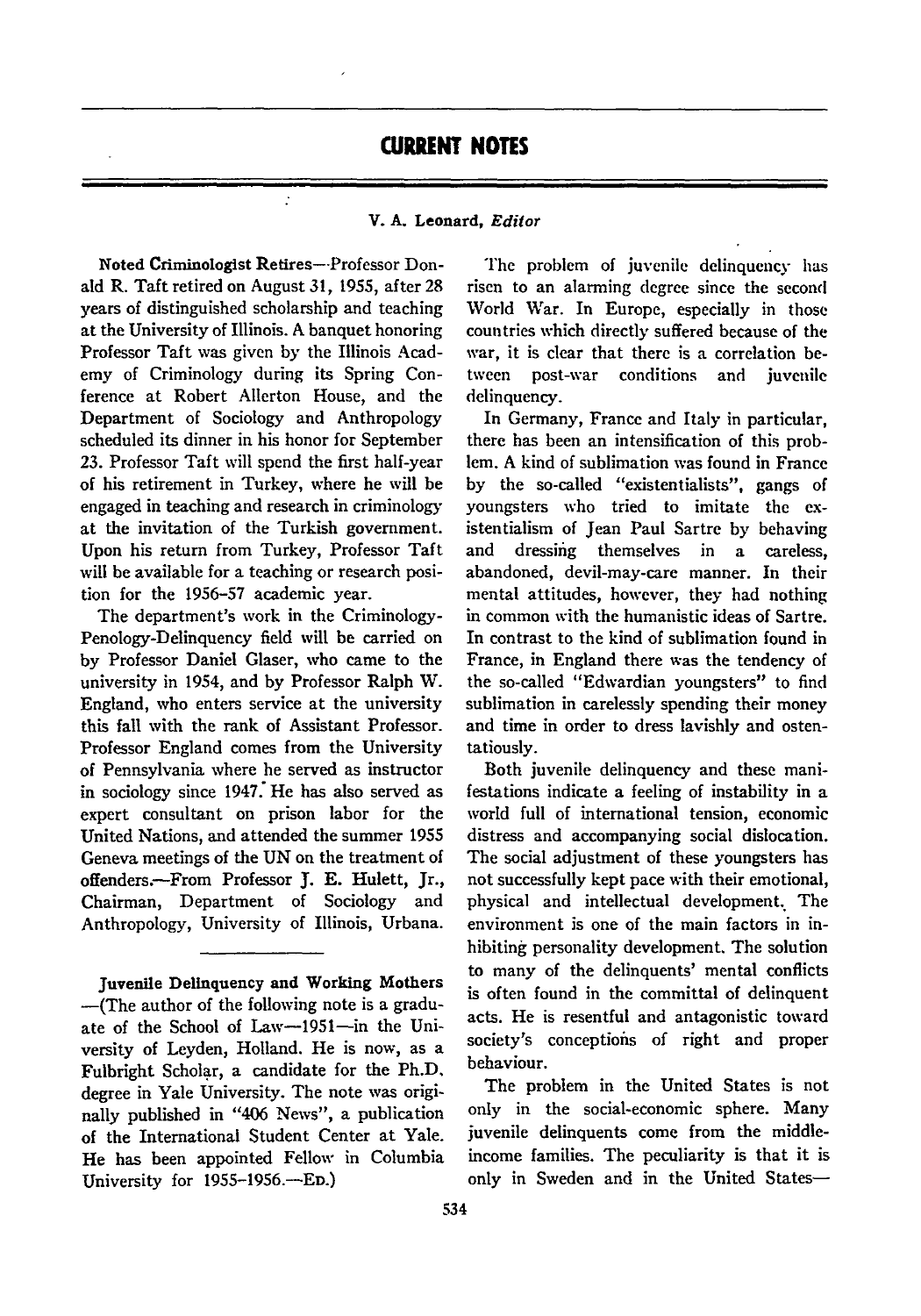both countries having a relatively high standard of living and not directly influenced **by** material war damage-that this delinquency has an abnormal character. The "thrill" of committing delinquent acts is often prevalent. The motive often is not economic.

In a country like the United States, in contrast with most European countries, there are different factors contributing to juvenile delinquency, such as the heterogeneous and racial elements. The fact that many immigrants of this country came from cultures and traditions different from those of the United States makes the process of adaptation to their new environment difficult. Nevertheless the delinquency of the children of first-generation immigrants, the so-called second-generation is, in comparison, lower than that of the native children.

What is the reason for this abnormal delinquency?

Can it be that in a society of high material living standards, even of luxury, family bounds break down, and traditional "cultural" forms tend to disintegrate? Delinquency then must not be considered as a phenomenon restricted to "the poor".

**If** there not a danger that technical science will master the American people, instead of remaining their servant?

In trying to prevent and control juvenile delinquency it is necessary to know what measures ought to be taken. One of the factors which needs to be taken into consideration is the tragedy that with the growth of equality between men and women, giving rise as it so often does in the United States and elsewhere to women pursuing a career after their marriage, there has been a loosening of family ties. **A** patriarchal or a matriarchical family is not necessary, but in these societies the primary functions of the parents are gradually being taken over **by** the church and the schools, institutions which paradoxically are still blamed for the small degree of responsibility they take where children are concerned.

The main responsibility rests upon the mother and the father; no teacher or minister can substitute for them. In the Netherlands, where there also has been a marked increase of juvenile delinquency, and parents can be compelled **by** law to show a greater responsibility toward their children. This is made possible, simply because public opinion favors the sharp distinction between the work of the mother and the father. That means, of course, that Mrs. Holland shall wash more dishes than her sister Mrs. America, whose husband is expected to help in the kitchen and do other household chores.

**A** mother, however, who earns a living and thereby brings extra money into the homenotwithstanding that this money is often used for a better education for the children-forgets that all the hours spent outside her home, are stealing the best and impressionalistic years of her children, who should occupy first place in her attention.--Philippe F. Scholten

First **UN** Congress on Prevention of Crime and Treatment of Offenders-With the more than **500** delegates acclaiming the results achieved as holding "great promise for contributing to the cause of human welfare," the first United Nations Congress on the Prevention of Crime and Treatment of Offenders was concluded on Saturday, **3** September, in Geneva. The delegates adopted a resolution which expressed the opinion that the Congress had been a significant success.

In formally closing the two-week session, Congress President Edouard de Steiger of Switzerland stressed that the delegates could be proud of their achievements, having adopted minimum rules on the treatment of prisoners, rules on the recruitment of prison personnel, a nine-point recommendation on "open institutions"--prisons without bars, locks or other security measures-rules on prison labor, and recommendations on the prevention of juvenile delinquency. The resolutions adopted, he said, were evidence of the admirable harmony with which delegates had contributed to the common endeavor. Earlier, the Congress completed examination of recommendations in the field of prevention of juvenile delinquency **by** adopting recommendations on research relating to delinquency causes, prediction and prevention.

On future UN action in this **field,** the Con-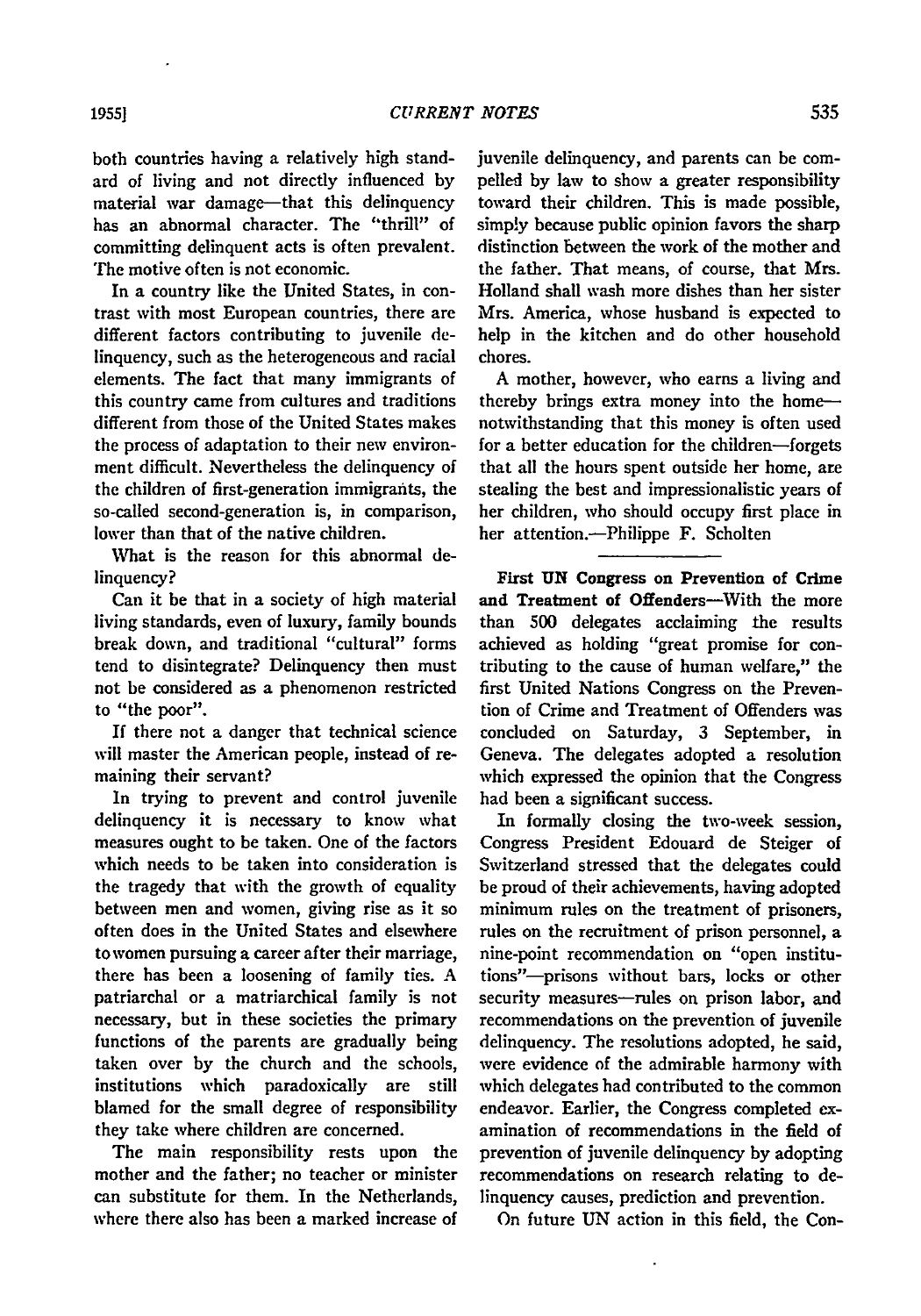gress gave its unanimous approval to a resolution calling the attention of the Secretary-General to the need for maintaining the priority given this problem in the program of work of the Social Commission, and requesting him to inform that Commission of the following suggestions, with a view to their inclusion in the social defense program:

(a) That a study be made of methods used for the prevention of juvenile delinquency for the purpose of assessing the practical results of these methods both direct and indirect;

(b) That the help of non-governmental organizations with special knowledge in this field be sought in this connection, in accordance with resolution **155** C (VII) of the Economic and Social Council;

(c) That UN regional and consultative groups and seminars continue to devote attention to various aspects of juvenile delinquency; and

(d) That when organizing forthcoming congresses, conferences or seminars the organizations concerned, taking into account the problems facing different regions of the world, should select clearly defined topics allowing for a thorough study and a useful comparison of the experience acquired in various countries.

The resolution was presented by Thorsten Sellin (United States), General Rapporteur of the Congress, and amended jointly by Belgium, Denmark, France, the Holy See, Netherlands and Switzerland.

The Congress also adopted a resolution on technical assistance which expresses the hope that the United Nations will furnish assistance to those governments requesting it in order to facilitate implementation of the rules adopted by the conference.-From the United Nations Information Center, Geneva.

New Form Developed to Test Honesty of Job Applicants-An "honesty evaluator" recently tested in Chicago and elsewhere in the area, was placed on the market recently by one of the nation's top lie-detection organizations. John **E.** Reid and Associates began at that time the distribution of a unique employment application form designed to appraise the trustworthiness of persons who apply for jobs where they have an opportunity to steal.

The honesty evaluator is not intended for persons on the job, said John E. Reid, director of the organization, but is designed only for examining new applicants. The evaluator, he said, consists of 158 questions, 42 of them similar to those found on standard employment questionnaires. By examining the total answer pattern to the remaining 116 key questions, he said, a skilled interpreter can assess the reliability of the applicant. Answers on the foim will be evaluated by specially trained persons, he said, and an applicant judged unreliable will have an opportunity to take a polygraph examination if he requests it.

A consultant of Mr. Reid's in developing the new form was Fred E. Inbau. Northwestern law professor, who also collaborated with Mr. Reid in authoring the book "Lie Detection and Criminal Interrogation," one of the standard works in those fields. Mr. Reid said that the new service, copyrighted as the Reid Report, will be available first through his firm's offices in Chicago and at a later date through offices in New York and San Francisco. The principal users, he believes, will be financial institutions, retail businesses and industrial firms, because many organizations in those fields, already use the polygraph for pre-employment tests and periodic employee examinations-News Release.

Arson Investigation Courses and Seminars-The summer months of 1955 were highlighted by increased activity in the field of training for arson investigation. Among the courses and seminars offered were:

*June 20-24.* Fire and Arson Investigation Short Course. To be held at the University of California, Berkeley, California. Director: T. S. Ward, Supervisor of Fire Training, State Department of Education, Sacramento, California.

*June 27-July 1.* Fire and Arson Investigation Short Course. To be **held** at the University of California, Los Angeles, California. Director: T. **S.** Ward, Supervisor of Fire Training, State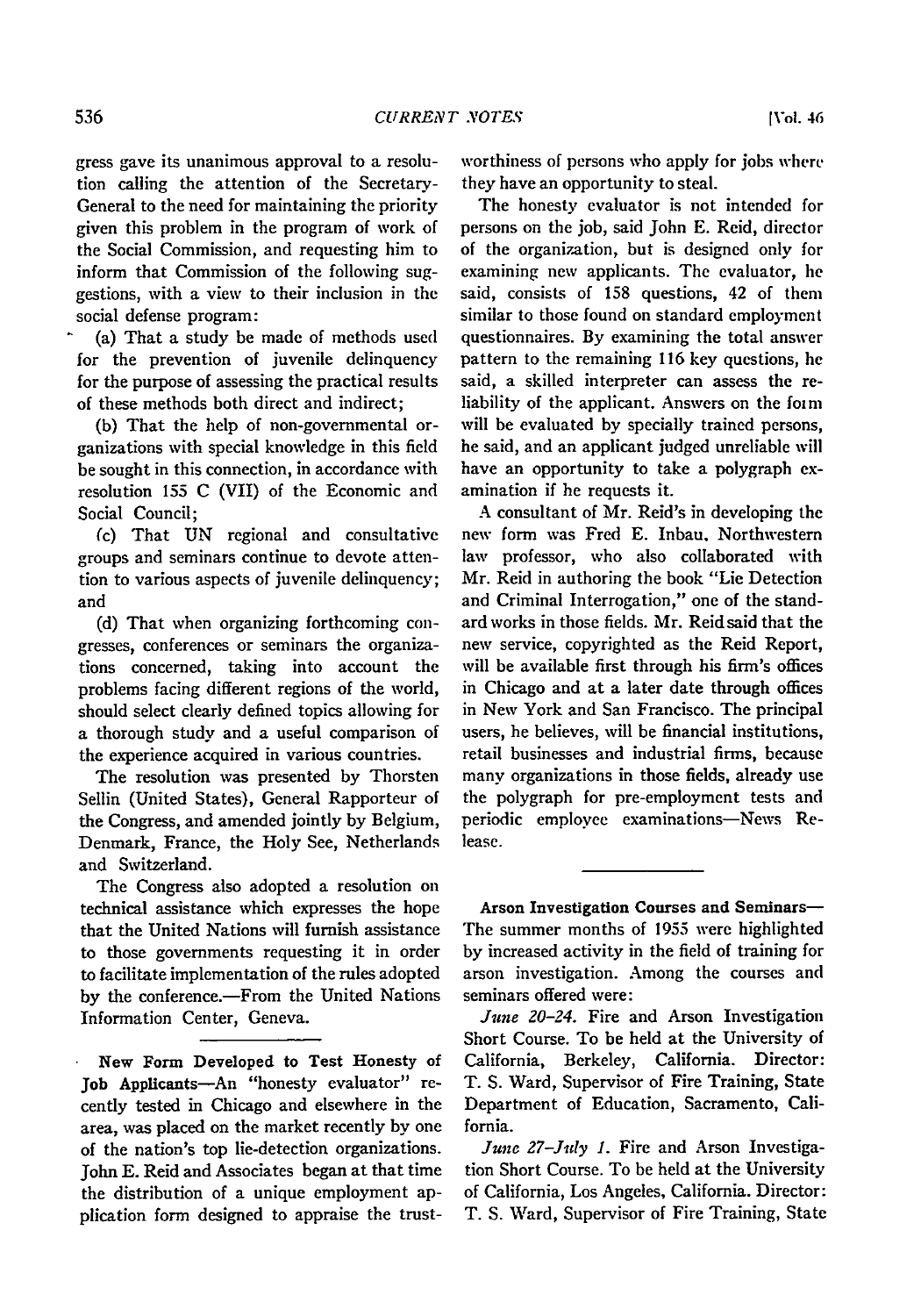Department of Education, Sacramento, California.

*July 11-12.* Georgia State Fire College. Arson Investigation Course. Atlanta, Georgia. Director: Harry Phillips, Director, Vocational Service, State Department of Education, 624 Killian Street, Atlanta, Georgia.

*July 12-15.* Louisiana State Fire Marshal's Fourth Annual Arson and Fire Prevention Conference. Roosevelt Hotel, New Orleans, Louisiana. Director: Sidney S. Bowman, State Fire Marshal, State Fire Marshal Department, New Orleans 16, La.

*August 1-5.* Third Annual Conference on Modern Methods in Law Enforcement-Problems in Criminal Law, Criminology, and Police Science. To be held at New York University, New York City, N. Y. Conference Chairman: Donal **E.** J. MacNamara. Information may be obtained from: Graduate School of Public Administration and Social Service, New York University, Washington Square, New York 3, New York.

*August 31-Sept. 2.* Arson Detection and Investigation Seminar. To be held at University of Florida, Gainesville, Florida. Seminar Coordinator: John E. Miklos, Head, Public Service Training Center, General Extension Division of Florida, University of Florida, Gainesville, Florida.

*Sept. 12-16.* Second Annual Short Course For Arson Investigators. To be held at The Ohio State University, Columbus, Ohio. For information contact Wayne C. Jenkins, Assistant Director, Room **111,** Wyandotte Building, 21 West Broad Street, Columbus, Ohio.

-From News Letter, International Association of Arson Investigators, April-May-June, 1955, edited by Richard C. Steinmetz, Chief Special Agent, Mutual Investigation Bureau, and President of the IAAI.

California Gives Statutory Recognition to Bureau of Criminal Statistics-Among the statutes passed by the 1955 session of the California State Legislature and signed by the Governor to become effective September **7,** 1955, is an act giving statutory recognition to **the** Bureau of Criminal Statistics. The act is

 $\bullet$ 

based upon the Uniform Criminal Statistics Act adopted by the National Conference of Commissioners on Uniform State Laws.

The Bureau of Criminal Statistics in the California State Department of Justice, has, for the past ten years, been operating under statutory provisions originally enacted in 1929 providing for employment of a statistician in the Bureau of Criminal Identification and Investigation who should gather data relative to the nature and extent of crime and the dispositions of persons arrested; and rather generalized mandates to the State Departments of Corrections and the Youth Authority that they likewise study certain phases of criminal law and delinquency.

While the Bureau had been recognized as an entity for budgetary purposes its actual existence has been by administrative order in the Department of Justice and by agreement between the Attorney General as Director of the Department of Justice and the Directors of the Departments of Corrections and the Youth Authority that the Bureau should serve as statistical and research agency for all three departments.

The new act was adapted from the uniform act without basic alteration, although some minor changes were made to fit the California situation. It was sponsored by the Attorney General and met with no real opposition in its passage through the legislature.

It is not anticipated that the new act will cause any particular changes in the functions or operations of the Bureau. It will place the Bureau upon a sounder legal foundation.

It is to be hoped that the action of the California legislature may serve as encouragement to other states toward their adoption of the Uniform Act.

A copy of the Act follows. It was prepared in the Bureau of Criminal Statistics.

Assembly Bill No. 728-CHAPTER 1128 *An act to add Title 3 to Part 4 of the Penal Code and to repeal Sections 11109, 11110, 11111, 11113, and 11114 of said code, relating to a Uniform Criminal Statistics Act, based upon the uniform act adopted by the National Con-*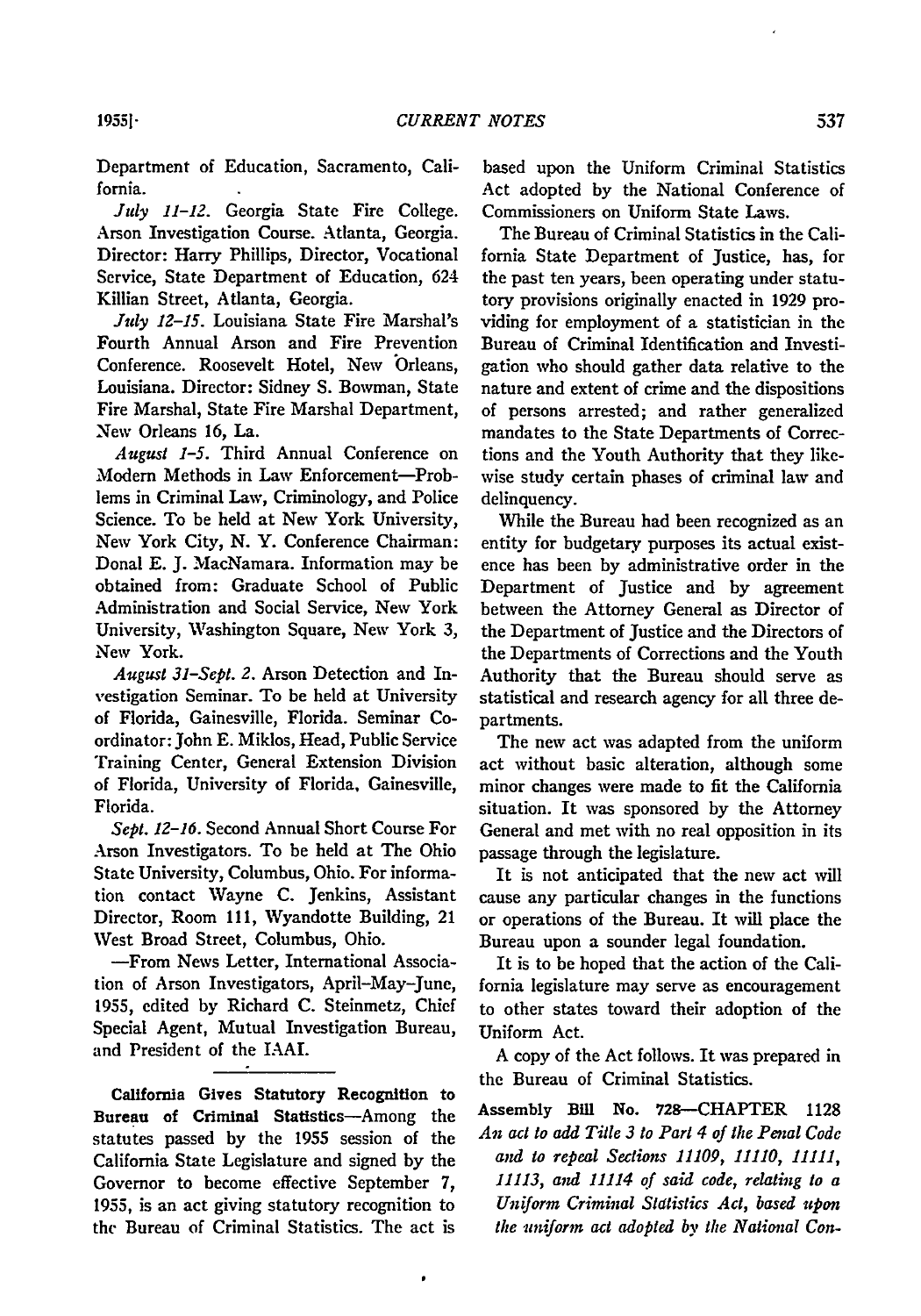fereixe of *Commissioners on Uniform State Laws.*

[Approved **by** Governor June **18, 1955.** Filed with Secretary of State June 20, **1955.1**

*The people of the State of California do enact as* follows:

SECToN 1. Title 3 is added to Part 4 of the Penal Code, to read:

### TITLE 3. CRIMINAL STATISTICS

CHAPTER **1.** BUREAU **OF** CRIMINAL **STATISTICS** Article **1.** Administration

**13000.** There is in the Department of Justice a Bureau of Criminal Statistics.

13001. The bureau shall be supervised by a Chief, Bureau of Criminal Statistics, who shall be a person with statistical training and experience and possessing a good knowledge of the problems of criminal law enforcement and administration and penal and correctional institutions and methods.

The Attorney General shall appoint the chief and employees of the bureau, subject to provisions of the State Civil Service Act.

The tenure and status of the chief and employees of the bureau, as heretofore constituted, shall not be affected **by** the enactment of this title.

Article 2. Duties of the Bureau

13010. It shall be the duty of the bureau:

(a) To collect data necessary for the work of the bureau, from all persons and agencies mentioned in Section **13020** and from any other appropriate source;

(b) To prepare and distribute to all such persons and agencies, cards or other forms used in reporting data to the bureau. Such cards or forms may, in addition to other items, include items of information needed **by** federal bureaus or departments engaged in the development of national and uniform criminal statistics;

(c) To recommend the form and content of records which must be kept by such persons and agencies in order to insure the correct reporting of data to the bureau;

(d) To instruct such persons and agencies in

the installation, maintenance, and use of such records and in the reporting of data therefrom to the bureau;

(e) To process, tabulate, analyze and interpret the data collected from such persons and agencies;

**(f)** To supply, at their request, to federal bureaus or departments engaged in the collection of national criminal statistics data they need from this State; and

**(g)** To present to the Governor, on or before July 1st, a printed annual report containing the criminal statistics of the preceding calendar year and to present at such other times as the Attorney General may approve reports on special aspects of criminal statistics. **A** sufficient number of copies of all reports shall be printed or otherwise prepared to enable the Attorney General to send a copy to all public officials in the State dealing with criminals and to distribute them generally in channels where they will add to the public enlightenment.

**13011.** The bureau may serve as statistical and research agency to the Department of Corrections, the Adult Authority, the Board of Corrections, the Department of the Youth Authority and the Board of Trustees of the California Institution for Women.

**13012.** The annual report of the chief provided for in Section **13010** shall contain statistics showing:

(a) The amount and the types of offenses known to the public authorities;

**(b)** The personal and social characteristics of criminals and delinquents; and

(c) The administrative actions taken **by** law enforcement, judicial, penal and correctional agencies or institutions in dealing with criminals or delinquents.

It shall be the duty of the chief to give adequate interpretation of such statistics and so to present the information that it may be of value in guiding the policies of the Legislature and of those in charge of the apprehension, prosecuion and treatment of the criminals andf tdelinquents, or concerned with the prevention o crime and delinquency. The report shall include also statistics which are comparable with national uniform criminal statistics published **by**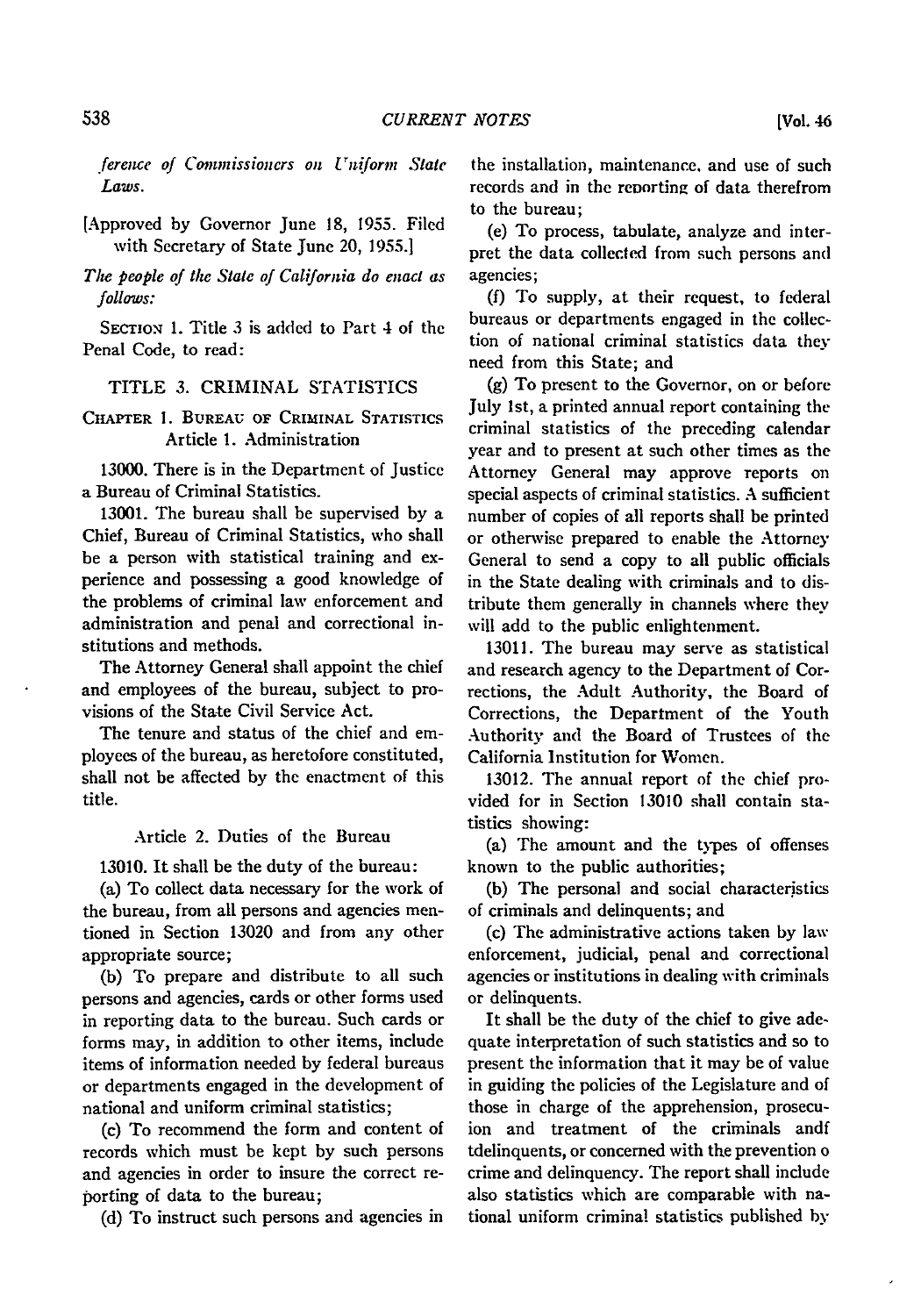federal bureaus or departments heretofore mentioned.

Article **3.** Duties of Public Agencies and Officers 13020. It shall be the duty of every constable, city marshal, chief of police, railroad and steamship police, sheriff, coroner, district attorney, city attorney and city -prosecutor having criminal jurisdiction, probation officer, the Department of Justice, Department of Corrections, Adult Authority, Department of the Youth Authority, and the Board of Trustees of the California Institution for Women, Department of Mental Hygiene, Department of Public Health, Department of Social Welfare, State Fire Marshal, Liquor Control Administrator, and every other person or agency dealing with crimes or ciminals or with delinquency or delinquents, when requested **by** the Attorney General:

(a) To install and maintain records needed for the correct reporting of statistical data required by the bureau;

(b) To report statistical data to the bureau at such times and in such manner as the Attorney General prescribes;

(c) To give to the Attorney General, or his accredited agent, access to statistical data for the purpose of carrying out the provisions of this title.

#### Article 4. Repeal

**13030.** Sections 11109, 11110, 11111, 11113, and 11114 of the Penal Code are hereby repealed.-From Mr. Fred **A.** Knoles, Deputy Chief, State Bureau of Criminal Statistics, Sacramento, Cal.

Children's Bureau Names Consultant and Offers Service to Police Agencies-A consultation service to police departments who want to strengthen their services for juvenile delinquency prevention now is being offered **by** 'the Children's Bureau, Department of Health, Education and Welfare. Heading up the service is a former police officer, Frederic F. Schneidewind, who brings more than nine years all-around police experience to his new **job.** He formerly served under Chief John Holstrom in the Berkeley, California, Police Department

from 1942-51, and in the San Francisco County Sheriff's Department, San Francisco, from 1940-42 with some leave for service with the Army in the Pacific Theater of Operations.

Schneidewind left the Berkeley Police Department to accept an appointment with the California Youth Authority where for four years he was the consultant on Juvenile Control. As such, he provided consultation services to California law enforcement agencies relating to the organization, administration and operations of a juvenile bureau, and of problems relating to the general field of delinquency prevention and juvenile control. Schneidewind received his **A.** B. degree in Criminology at the University of California, and has also undertaken considerable graduate study at the same school under **0.** W. Wilson andAustin H. MacCormick.

The Division of Juvenile Delinquency Service was established **by** the Department of Health, Education and Welfare to assist state and local communities on matters concerned with juvenile delinquency. The Division will provide consultation services to police, probation, courts and to training schools. The Division will also provide assistance for training of personnel working in these fields as well as having a branch devoted to community organization and planning. Schneidewind will be available for consultation services to chiefs of police and other officials desiring to further increase their efficiency in methods of juvenile control. Any chief desiring the services of the Division should write to the Department of Health, Education and Welfare, Children's Bureau, Washington 25, D. C.-THE POLICE-CHIEF, August **1955.**

Prisoners in State and Federal Institutions. -A total of **182,051** prisoners were serving sentences in State and Federal prisons and reformatories for adult offenders at the close of 1954. This number represents an increase of **9,322,** or 5.4 percent, over those confined a year earlier, and constitutes the highest year-end prison population since the uniform series of prisoner figures was initiated at the end of **1939.**

But even with prisoners at an all-time high, their number in relation to the Dopulation of the